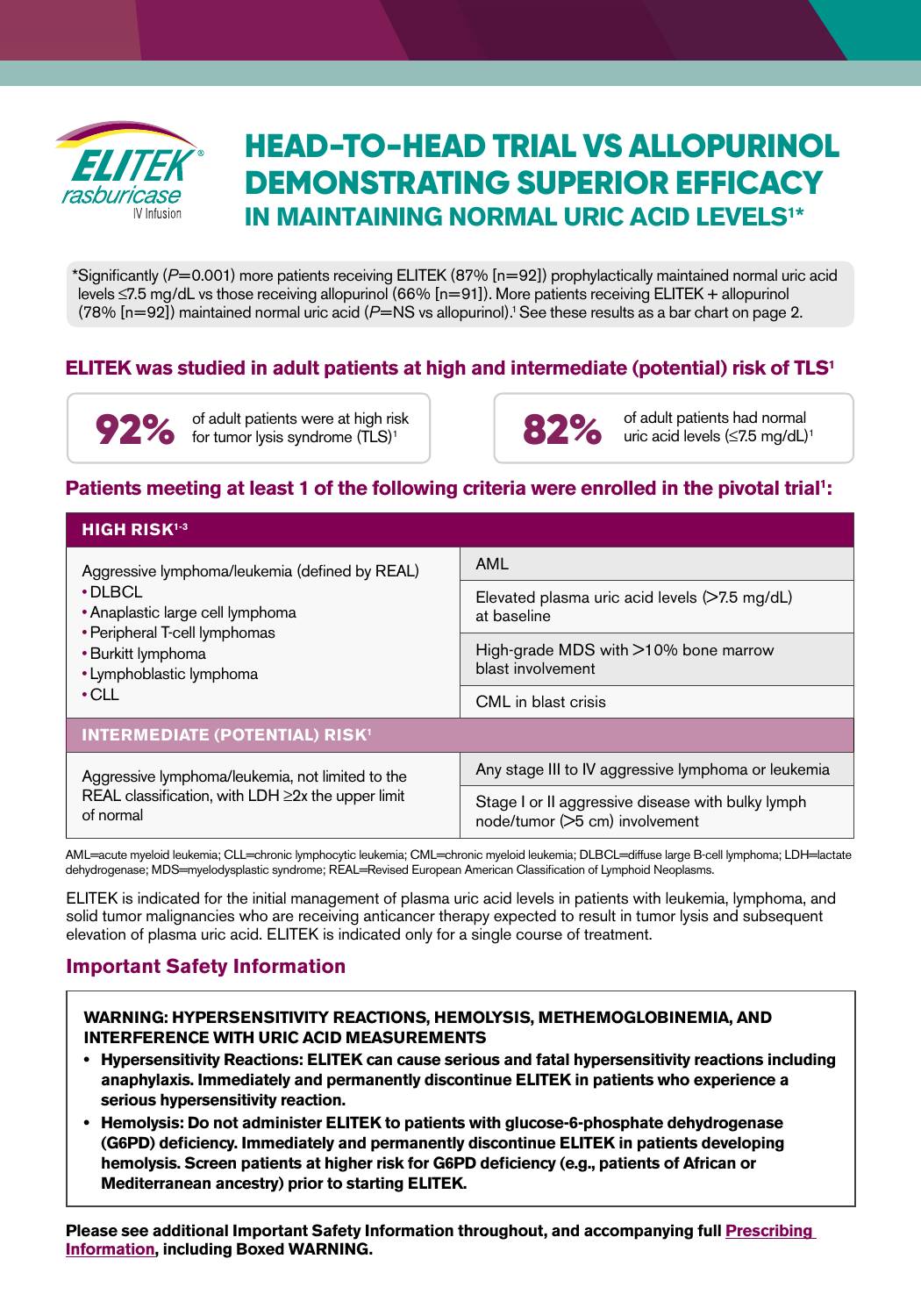

# ELITEK GIVEN PROPHYLACTICALLY MAINTAINED NORMAL URIC ACID LEVELS IN SIGNIFICANTLY MORE PATIENTS VS ALLOPURINOL1

**Proportion of patients with normal uric acid levels** ≤**7.5 mg/dL from Day 3 to Day 7 after initiating antihyperuricemic treatment (primary endpoint)1**



### **Study design:**

ELITEK was studied in a multicenter, randomized, open-label, 3-arm, phase 3 study in 275 patients with leukemia, lymphoma, and solid tumor malignancies at risk for hyperuricemia and TLS. Patients were randomized 1:1:1 to 1 of 3 arms. Patients in Arm A received ELITEK 0.2 mg/kg/d for 5 days (n=92). Patients in Arm B received ELITEK 0.2 mg/kg/d from Day 1 through Day 3, followed by oral allopurinol 300 mg/d from Day 3 through Day 5 (overlap on Day 3: ELITEK 0.2 mg/kg/d and allopurinol 300 mg/d administered approximately 12 hours apart) (n=92). Patients in Arm C received oral allopurinol 300 mg/d for 5 days (n=91). Anticancer therapy was initiated 4 to 24 hours after the first antihyperuricemic dose in each arm.<sup>1,4</sup>

**ELITEK is recommended for patients at high and intermediate (potential) risk for development of TLS associated with hyperuricemia5**

### **Important Safety Information (cont'd)**

- **Methemoglobinemia: ELITEK can result in methemoglobinemia in some patients. Immediately and permanently discontinue ELITEK in patients developing methemoglobinemia.**
- **Interference with Uric Acid Measurements: ELITEK enzymatically degrades uric acid in blood samples left at room temperature. Collect blood samples in prechilled tubes containing heparin and immediately immerse and maintain sample in an ice water bath. Assay plasma samples within 4 hours of collection.**

#### **CONTRAINDICATIONS**

ELITEK is contraindicated in patients with a history of anaphylaxis or severe hypersensitivity to rasburicase or in patients with development of hemolytic reactions or methemoglobinemia with rasburicase. ELITEK is contraindicated in individuals deficient in glucose-6-phosphate dehydrogenase (G6PD).

#### **ADVERSE REACTIONS**

Most common adverse reactions (incidence  $\geq$ 20%), when used concomitantly with anticancer therapy, are vomiting, nausea, fever, peripheral edema, anxiety, headache, abdominal pain, constipation, diarrhea, hypophosphatemia, pharyngolaryngeal pain, and increased alanine aminotransferase.

**Please see additional Important Safety Information throughout, and accompanying full [Prescribing](http://products.sanofi.us/elitek/Elitek.html)  [Information](http://products.sanofi.us/elitek/Elitek.html), including Boxed WARNING.**

# FAILURE RATE FOR ELITEK WAS 0% IN ASSESSABLE PATIENTS



• 18% of patients (n=275) were hyperuricemic (>7.5 mg/dL) at baseline and therefore considered at high risk of developing TLS<sup>1</sup>

• 96% of ELITEK patients (n=275) achieved uric acid levels ≤2 mg/dL within 4 hours after their first dose vs 0% with allopurinol $1,4$ 

**Not all patients who are at risk for TLS have elevated uric acid levels before starting anticancer therapy; there are other high-risk factors to consider6**

### **Per-patient incidence of selected adverse reactions by study arm in Study 4:**

All Grades ARs in Study 4 (ELITEK alone; ELITEK plus oral allopurinol; oral allopurinol alone) were nausea (57.6%, 60.9%, 54.9%), peripheral edema (50%, 43.5%, 42.9%), vomiting (38%, 37%, 30.8%), anxiety (23.9%, 17.4%, 17.6%), abdominal pain (21.7%, 33.7%, 25.3%), hypophosphatemia (17.4%, 22.8%, 16.5%), hyperbilirubinemia (16.3%, 14.1%, 7.7%), pharyngolaryngeal pain (14.1%, 20.7%, 9.9%), sepsis (12%, 7.6%, 4.4%), fluid overload (12%, 6.5%, 3.3%), increased ALT (10.9%, 27.2%, 17.6%), and hyperphosphatemia (9.8%, 15.2%, 8.8%).4

ALT=alanine aminotransferase; AR=adverse reaction.

References: 1. Cortes J, Moore JO, Maziarz RT, et al. Control of plasma uric acid in adults at risk for tumor lysis syndrome: efficacy and safety of rasburicase alone and rasburicase followed by allopurinol compared with allopurinol alone—results of a multicenter phase III study. *J Clin Oncol.* 2010;28(27):4207-4213. **2.** Jakić-Razumović J, Aurer I. The World Health Organization classification of lymphomas. *Croat Med J.* 2002;43(5):527- 534. **3.** Nicolaides C, Dimou S, Pavlidis N. Prognostic factors in aggressive non-Hodgkin's lymphomas. *Oncologist.* 1998;3(3):189-197. **4.** ELITEK [prescribing information]. Bridgewater, NJ: sanofi-aventis U.S. LLC. **5.** Howard SC, Jones DP, Pui C-H. The tumor lysis syndrome. *N Engl J Med.*  2011;364(19):1844-1854. **6.** Edeani A, Shirali A. Tumor lysis syndrome. Onco-Nephrology Curriculum. American Society of Nephrology. 2016. https:// www.asn-online.org/education/distancelearning/curricula/onco/Chapter4.pdf. Accessed February 26, 2020. **7.** Referenced with permission from the NCCN Clinical Practice Guidelines in Oncology (NCCN Guidelines®) for T-Cell Lymphomas. V.1.2020. ©National Comprehensive Cancer Network, Inc. 2020. All rights reserved. Accessed February 20, 2020. To view the most recent and complete version of the guideline, go online to NCCN.org. NCCN makes no warranties of any kind whatsoever regarding their content, use or application and disclaims any responsibility for their application or use in any way. 8. Referenced with permission from the NCCN Clinical Practice Guidelines in Oncology (NCCN Guidelines<sup>®</sup>) for B-Cell Lymphomas. V.1.2020. ©National Comprehensive Cancer Network, Inc. 2020. All rights reserved. Accessed February 20, 2020. To view the most recent and complete version of the guideline, go online to NCCN.org. NCCN makes no warranties of any kind whatsoever regarding their content, use or application and disclaims any responsibility for their application or use in any way. **9.** Referenced with permission from the NCCN Clinical Practice Guidelines in Oncology (NCCN Guidelines®) for Acute Lymphoblastic Leukemia. V.1.2020. ©National Comprehensive Cancer Network, Inc. 2020. All rights reserved. Accessed February 20, 2020. To view the most recent and complete version of the guideline, go online to NCCN.org. NCCN makes no warranties of any kind whatsoever regarding their content, use or application and disclaims any responsibility for their application or use in any way. **10.** Referenced with permission from the NCCN Clinical Practice Guidelines in Oncology (NCCN Guidelines®) for Chronic Lymphocytic Leukemia/Small Lymphocytic Lymphoma. V.4.2020. ©National Comprehensive Cancer Network, Inc. 2020. All rights reserved. Accessed February 20, 2020. To view the most recent and complete version of the guideline, go online to NCCN.org. NCCN makes no warranties of any kind whatsoever regarding their content, use or application and disclaims any responsibility for their application or use in any way. **11.** Referenced with permission from the NCCN Clinical Practice Guidelines in Oncology (NCCN Guidelines®) for Acute Myeloid Leukemia. V.3.2020. ©National Comprehensive Cancer Network, Inc. 2020. All rights reserved. Accessed February 20, 2020. To view the most recent and complete version of the guideline, go online to NCCN.org. NCCN makes no warranties of any kind whatsoever regarding their content, use or application and disclaims any responsibility for their application or use in any way.